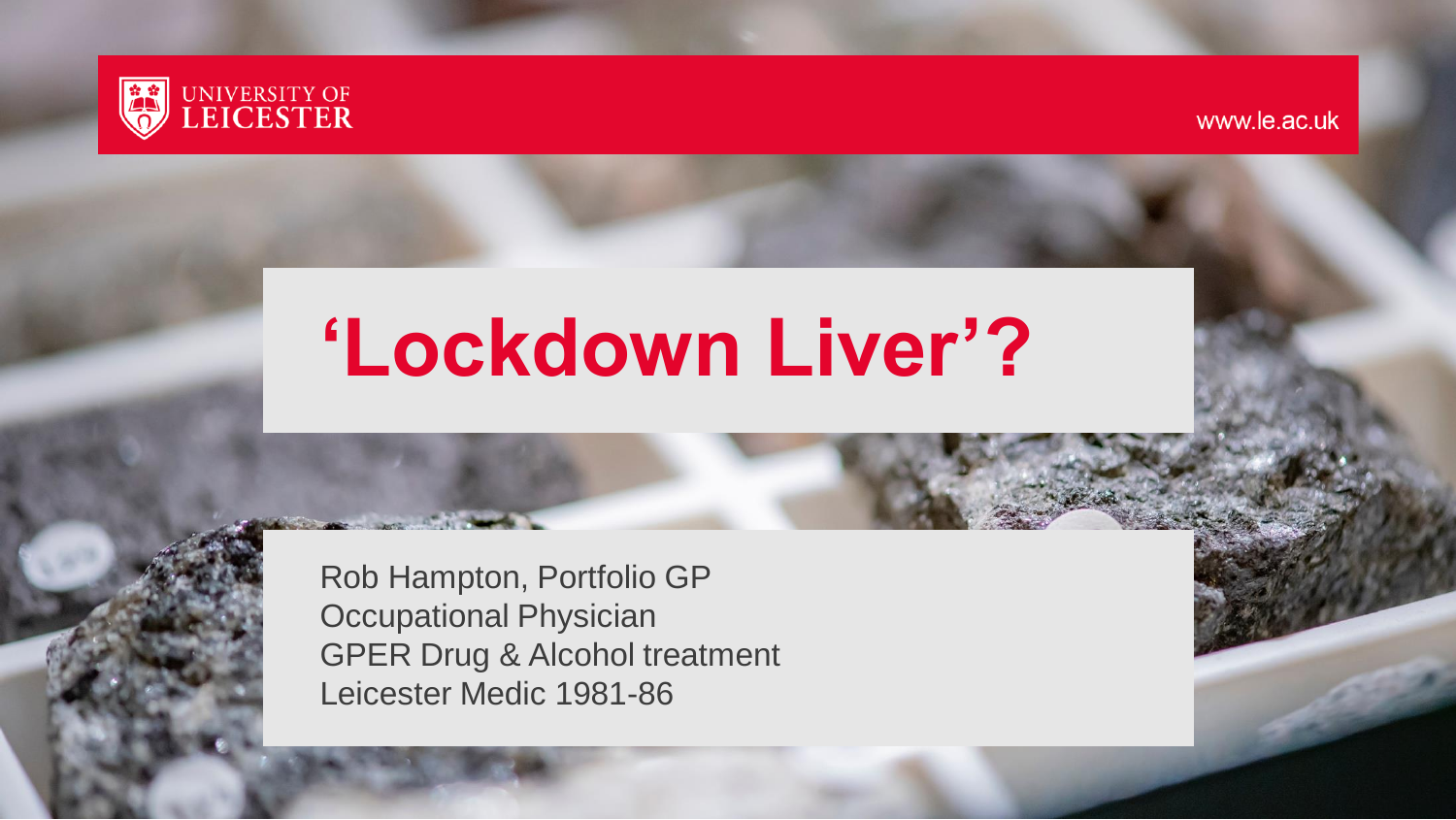

## **Liver Disease in the UK**

Most people who die of liver disease are of working age

Liver disease in the UK has increased by 500% in the last 30 years

GP accessed investigations do not assess risk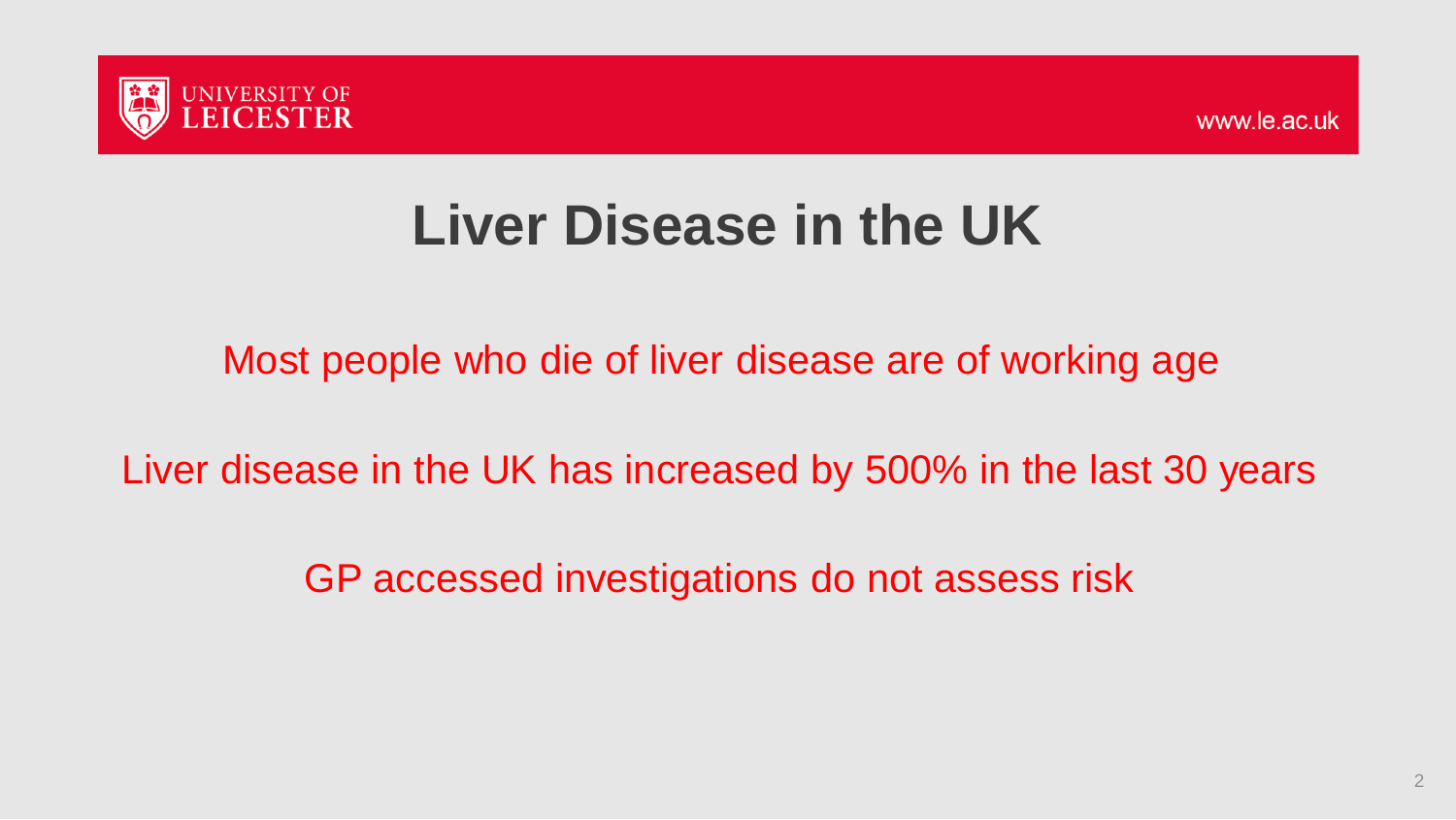

# Liver disease in the UK



**http://www.ias.org.uk/**

 $\circ$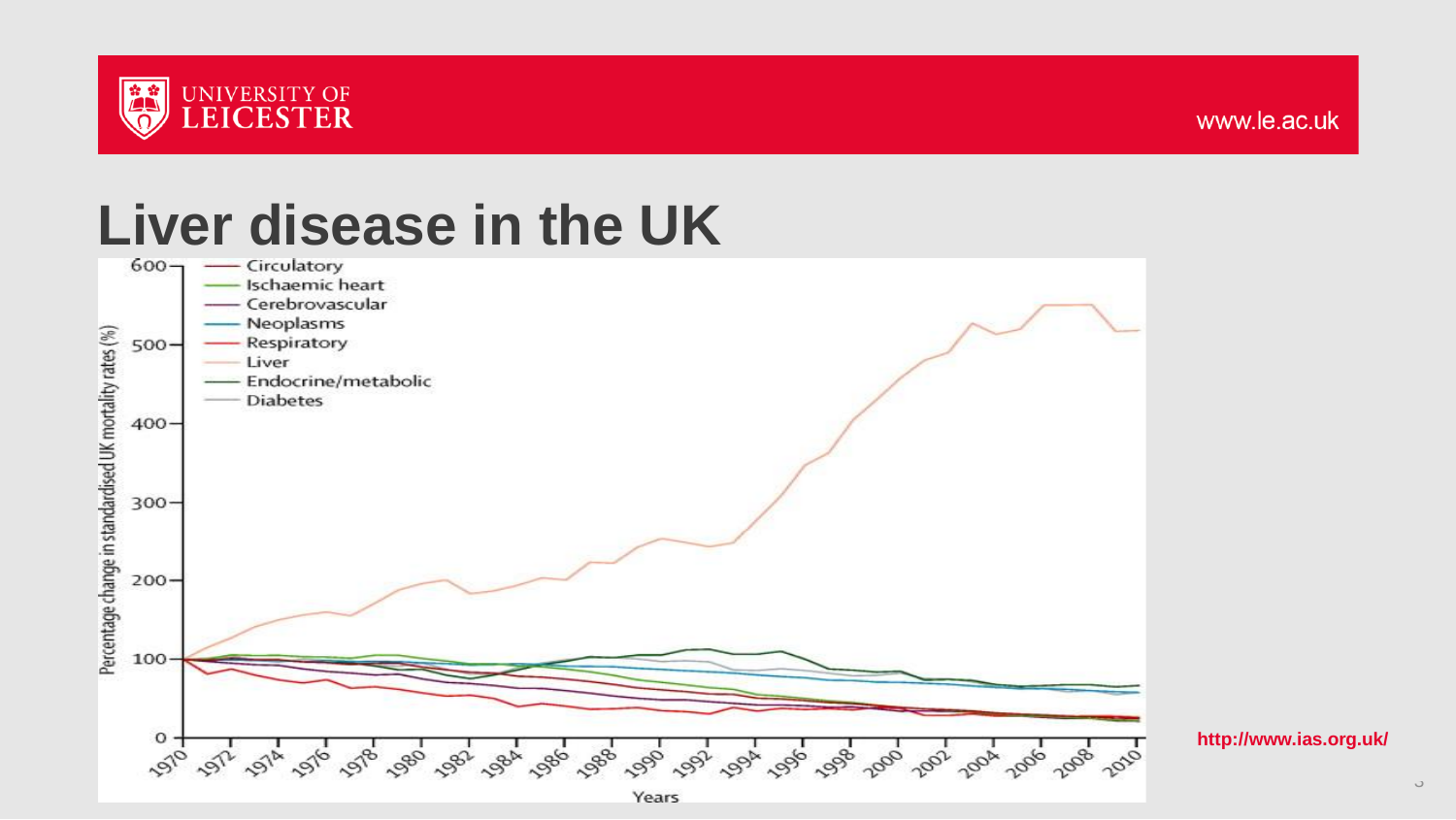## **Alcohol consumption in the UK**



**http://www.ias.org.uk/**



www.le.ac.uk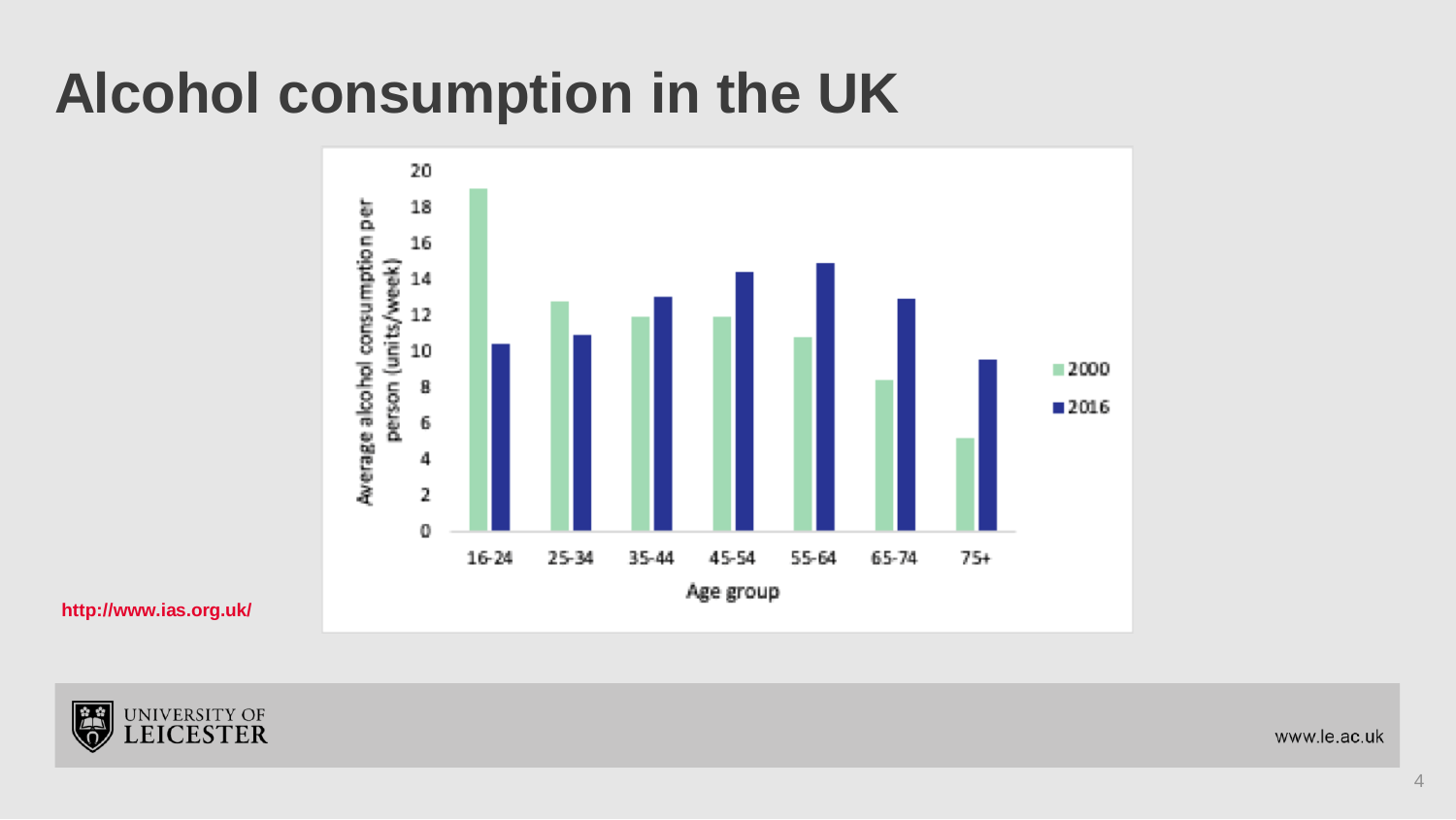

#### Alcohol consumption and liver disease in the UK

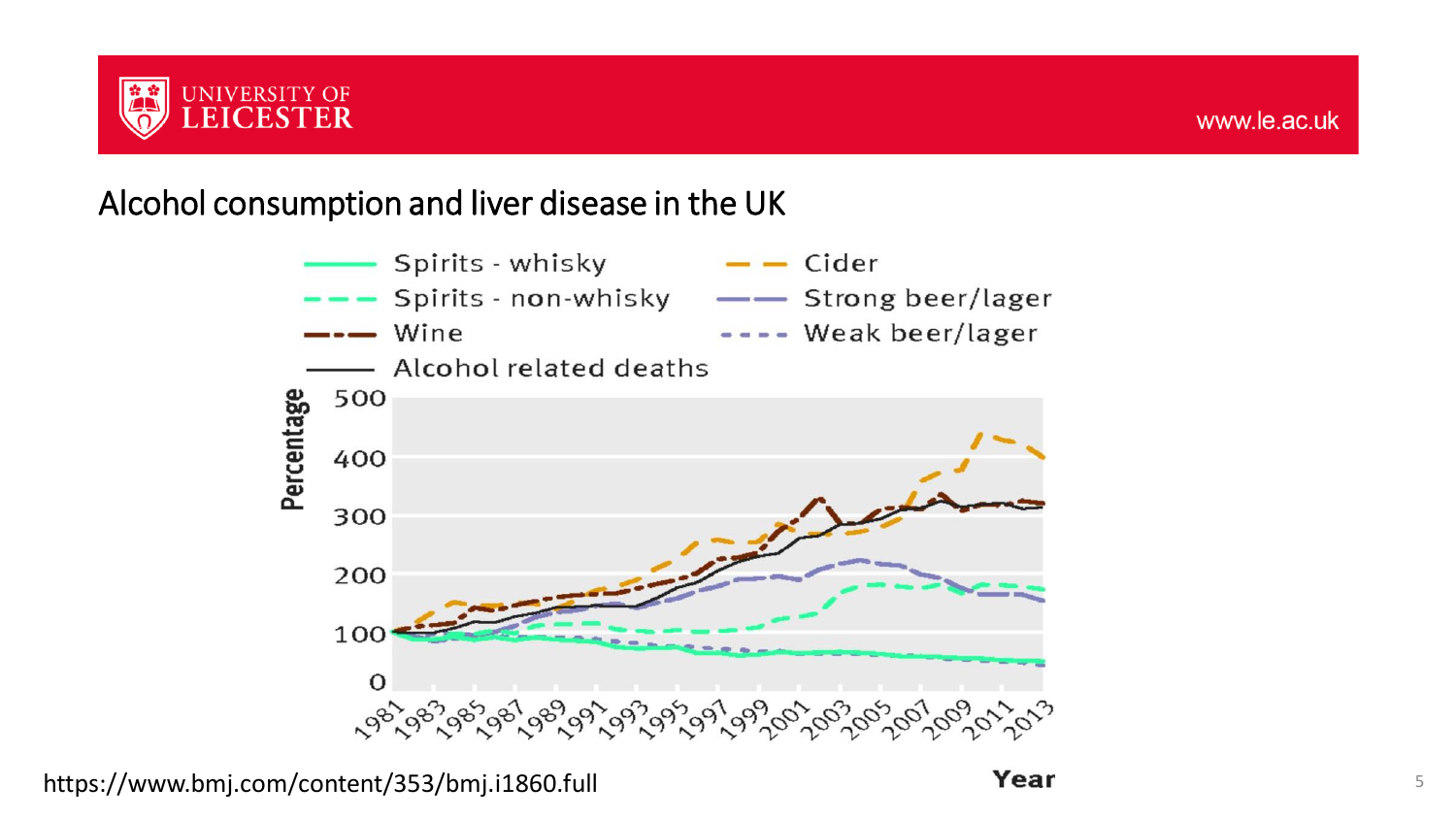

6

#### **Alcohol consumption in lockdown**

- 1. 29% drinking more alcohol during lockdown than they normally would
- 2. Adult risky drinkers 25% April 2019 – Feb 2020 38% April 2020



1. King's College London (2020) Getting used to life under lockdown? Coronavirus in the UK

2. Jackson, S. E., Garnett, C., Shahab, L., Oldham, M., and Brown, J. (2020) Association of the COVID‐19 lockdown with smoking, drinking and attempts to quit in England: an analysis of 2019–20 data. Addiction, https://doi.org/10.1111/add.15295.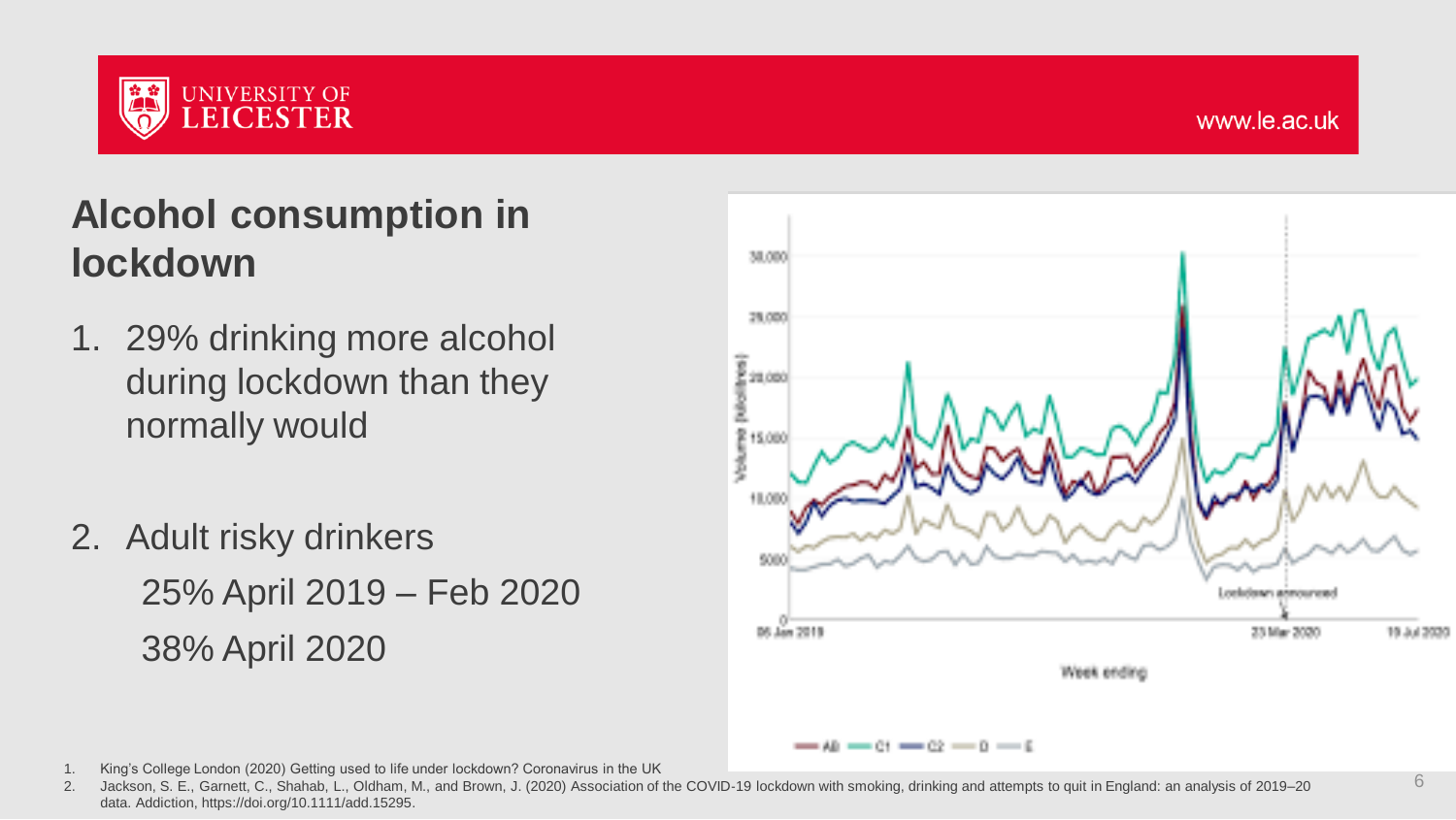

#### **DNUK survey alcohol June 2020 Has your alcohol consumption changed during lockdown?**

467 doctors responded

- 150 Don't drink alcohol 32%
- 150 drinking the same 32%
- 75 drinking less 16%
- 92 drinking more 20% (nearly 1/3 of doctors who do drink alcohol)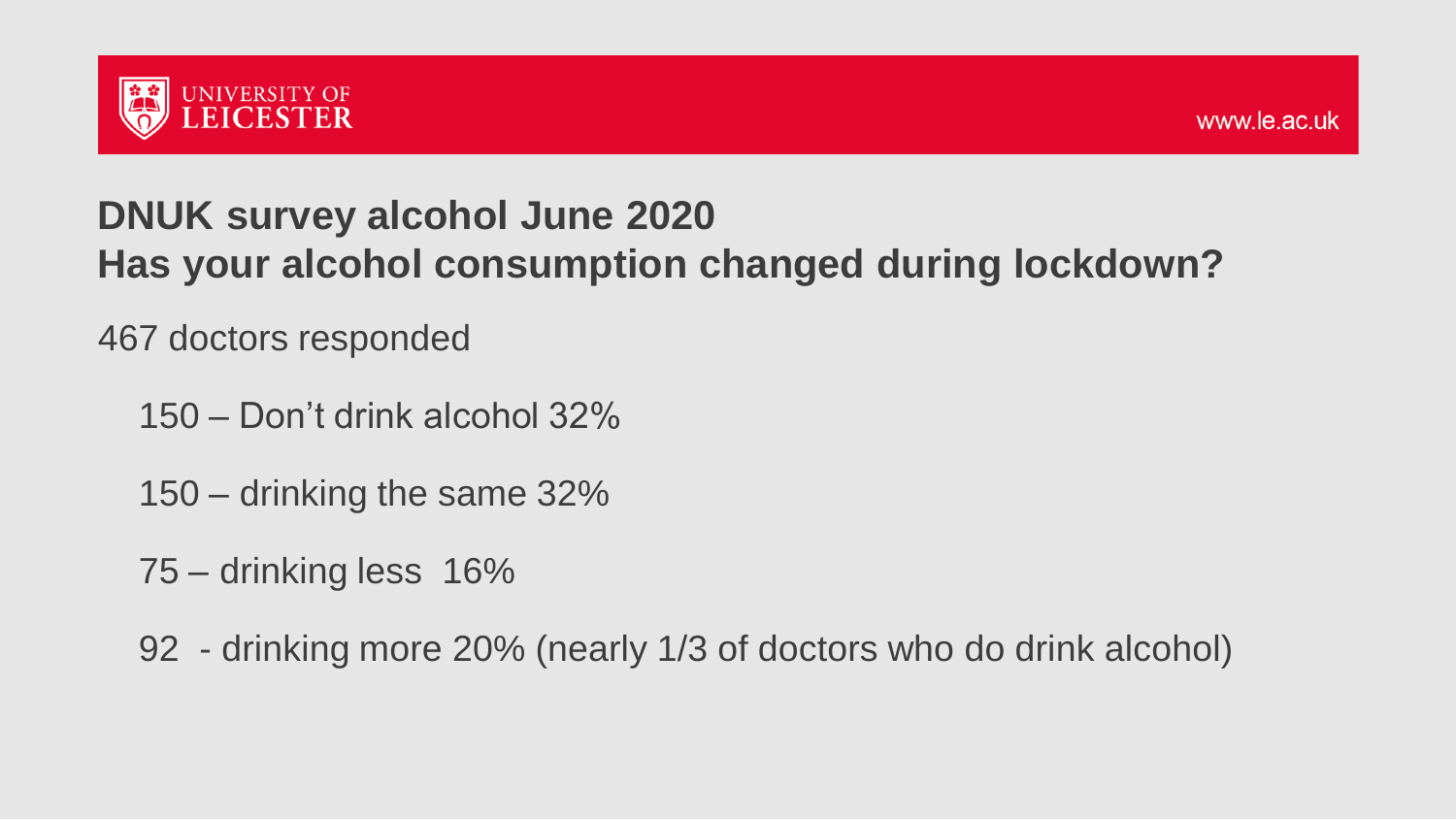

# **NICE and screening for liver disease**

#### Biofeedback & motivation to change?

- Lessons from lung age and smoking
- Fibrosis as precursor to cirrhosis
- 3 NICE guidelines, 2 investigations
	- 1. Enhanced Liver Fibrosis (ELF) Test
	- 2. Liver elasticity scans (Fibroscan)
- Fibroscan NICE innovation briefing [MIB216 June 2020] Suitable as a primary care near patient test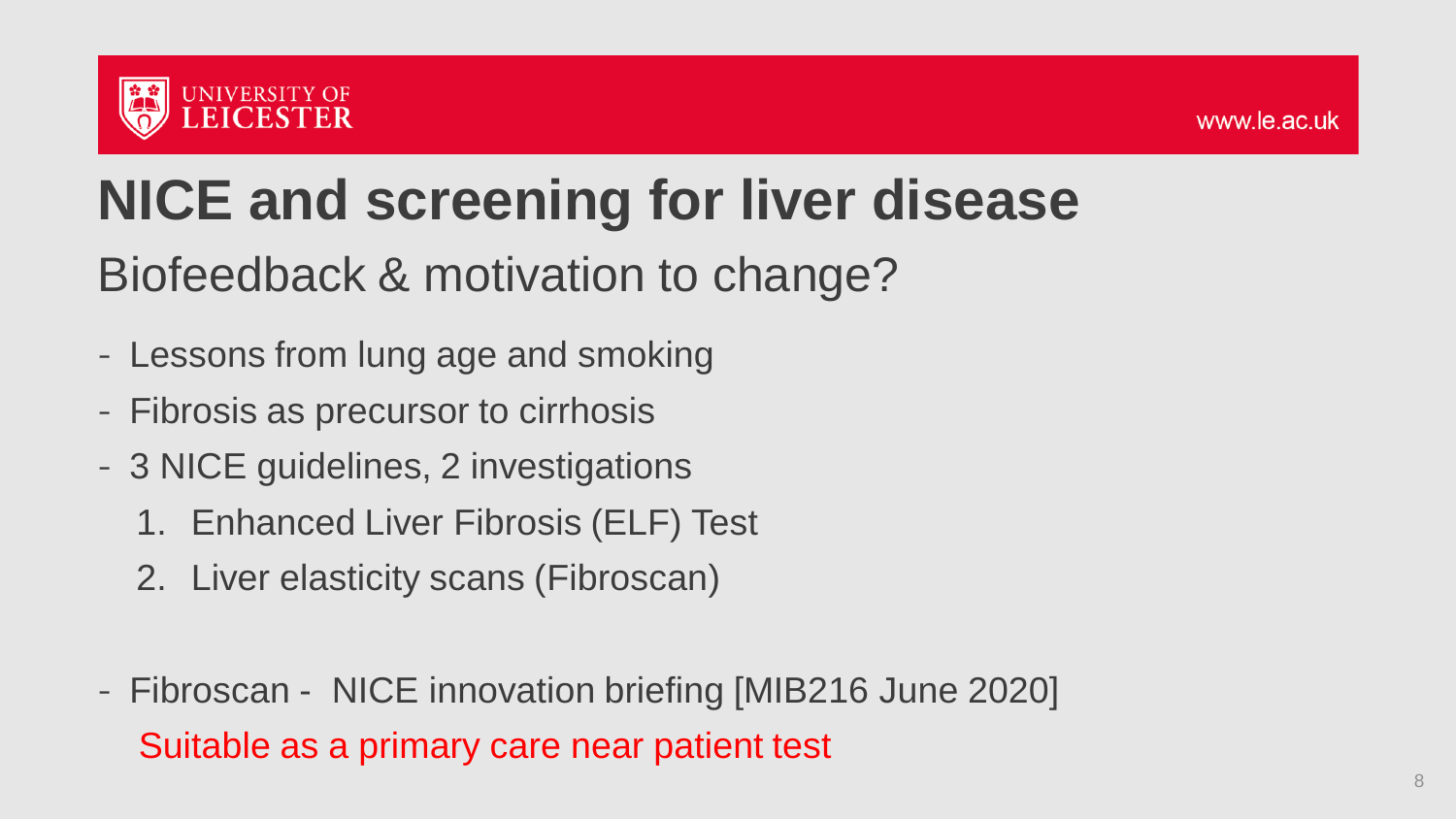

### **Liver elasticity scan**



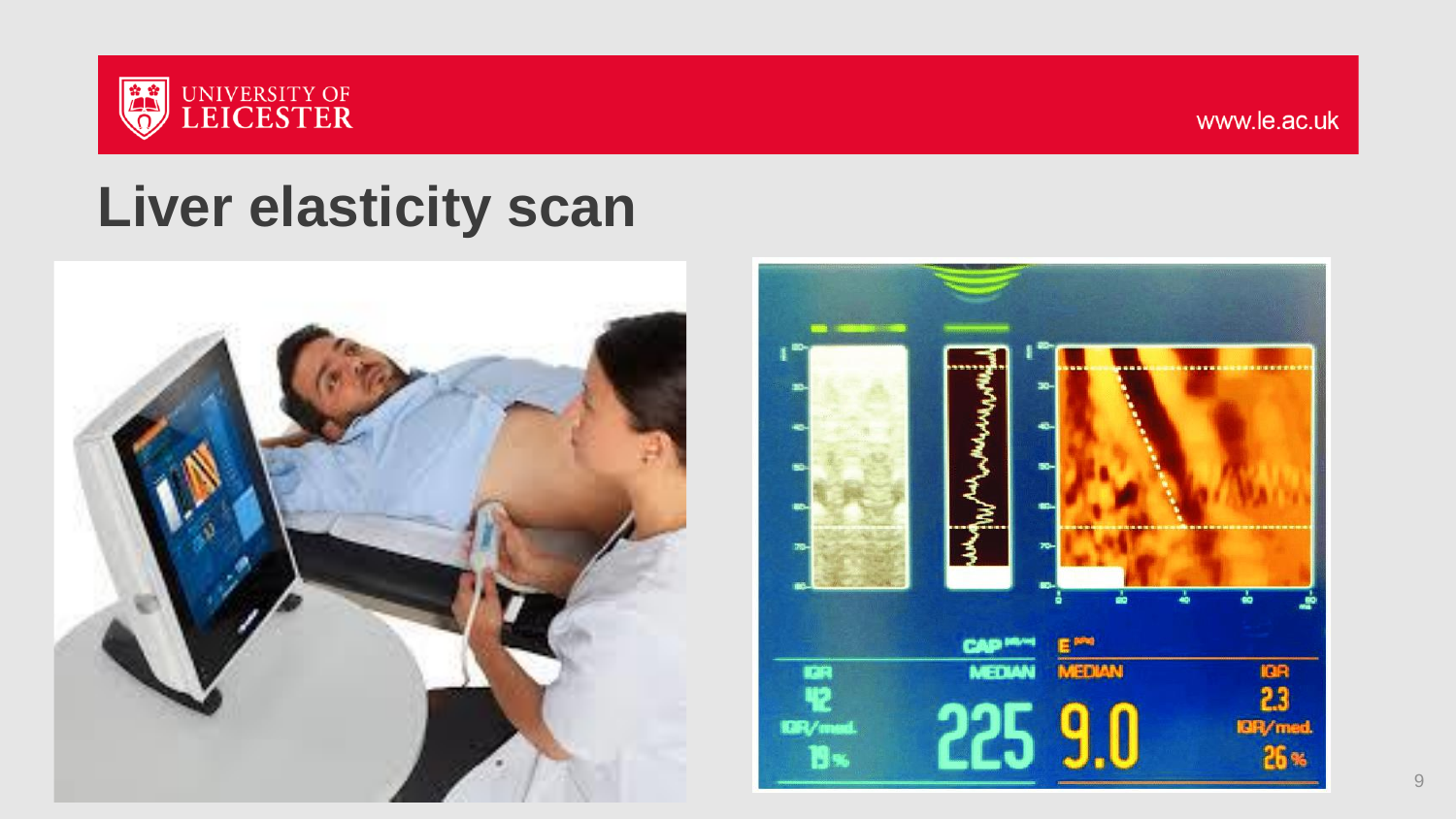

#### Progress in Leicester, opportunities for research?

- 1. Why slow progress in NHS?
	- Cost (effective) ?
	- Disease burden
- 2. LLR Restoration/Recovery plan & Turning Point
- 3. Research
	- Cost effective at scale?
	- Motivation to change?
	- Workplace testing?